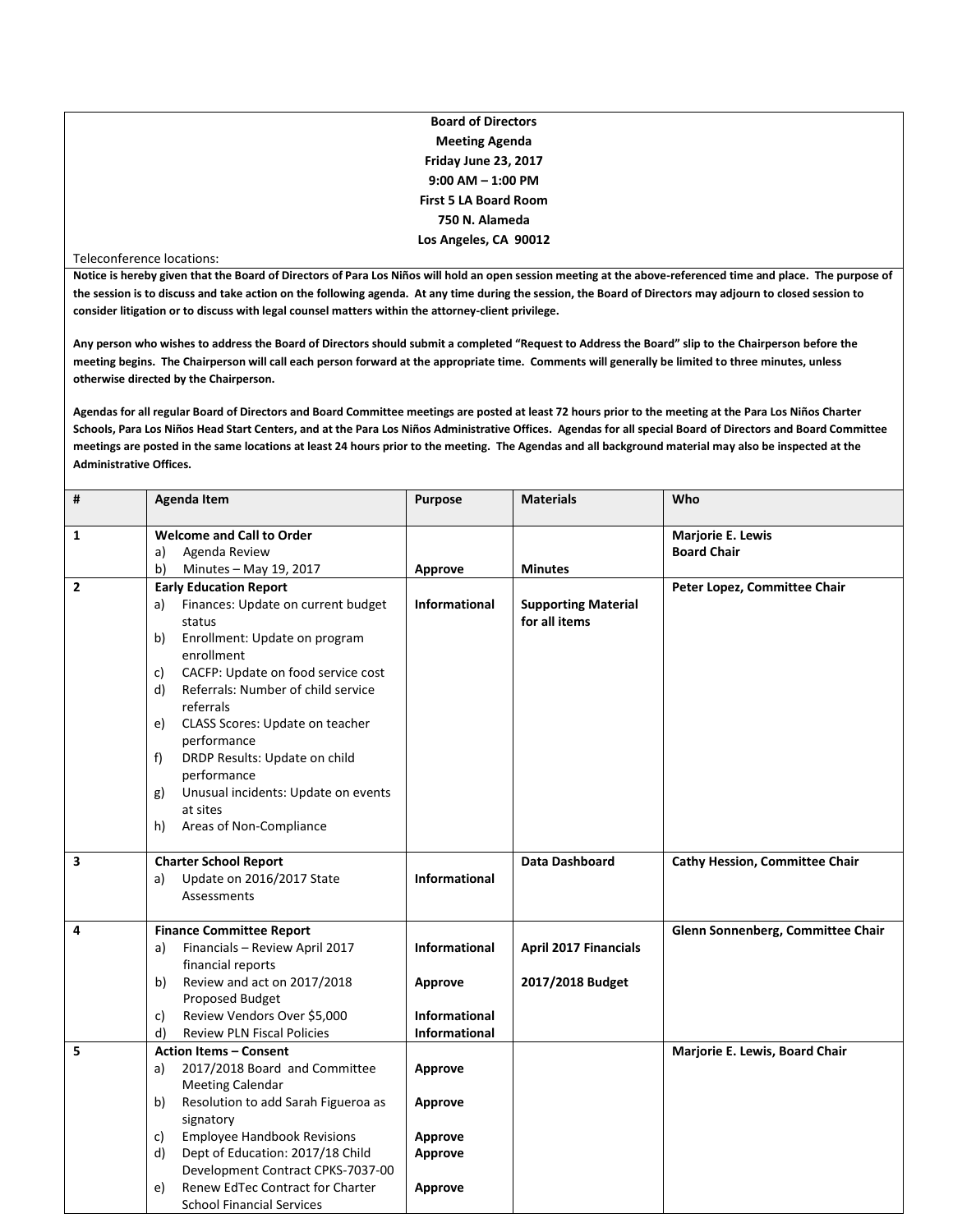|                          | <b>WIA Certification Board Resolution</b><br>f                                                                                               | Approve              |                           |                                |  |
|--------------------------|----------------------------------------------------------------------------------------------------------------------------------------------|----------------------|---------------------------|--------------------------------|--|
|                          | and Certification Purpose                                                                                                                    |                      |                           |                                |  |
|                          | <b>Resolution to submit CMS Charter</b><br>g)                                                                                                | Approve              |                           |                                |  |
|                          | <b>Renewal Petition</b>                                                                                                                      |                      |                           |                                |  |
|                          | h)<br>2017/18 Local Control and                                                                                                              | Approve              |                           |                                |  |
|                          | Accountability Plans (LCAP)                                                                                                                  |                      |                           |                                |  |
|                          | i)<br>2017/18 Consolidated Application for                                                                                                   | Approve              |                           |                                |  |
|                          | Title funding                                                                                                                                | Approve              |                           |                                |  |
|                          | <b>Homeless Education Policy</b><br>j)                                                                                                       |                      |                           |                                |  |
|                          | Parental Involvement Policy<br>k)                                                                                                            | Approve              |                           |                                |  |
|                          | I)<br><b>Charter Schools Food Service</b>                                                                                                    | <b>Approve</b>       |                           |                                |  |
|                          | Contract 17/18 - Better 4 You Meals                                                                                                          | <b>Approve</b>       |                           |                                |  |
|                          | 2017/18 PLN Charter Middle School<br>m)                                                                                                      | Approve              |                           |                                |  |
|                          | Calendar                                                                                                                                     |                      |                           |                                |  |
| 6                        | <b>Chair's Report</b>                                                                                                                        |                      |                           | Marjorie E. Lewis, Board Chair |  |
|                          | <b>Board Member Reelections</b><br>a)                                                                                                        | <b>Approve</b>       |                           |                                |  |
|                          | Peter Lopez                                                                                                                                  |                      |                           |                                |  |
|                          | <b>Walter Parkes</b>                                                                                                                         |                      |                           |                                |  |
|                          |                                                                                                                                              |                      |                           |                                |  |
|                          | Ronnie Roy<br>$\bullet$                                                                                                                      |                      | <b>Bios for new Board</b> |                                |  |
|                          | New Board Member Nominations<br>b)                                                                                                           | Approve              | <b>Member Candidates</b>  |                                |  |
|                          | Susan Edelman<br>$\bullet$                                                                                                                   |                      |                           |                                |  |
|                          | Murray McQueen<br>$\bullet$                                                                                                                  |                      |                           |                                |  |
|                          | Ben Kramer<br>$\bullet$                                                                                                                      |                      |                           |                                |  |
|                          | Jim Gilio<br>$\bullet$                                                                                                                       |                      |                           |                                |  |
|                          | John Wasley<br>$\bullet$                                                                                                                     |                      |                           |                                |  |
|                          | <b>Officer Elections</b><br>c)                                                                                                               | Approve              |                           |                                |  |
|                          | Chair                                                                                                                                        |                      |                           |                                |  |
|                          | Vice Chair                                                                                                                                   |                      |                           |                                |  |
|                          | Secretary                                                                                                                                    |                      |                           |                                |  |
| $\overline{\phantom{a}}$ | <b>CEO's Report/Retreat Agenda</b>                                                                                                           |                      |                           | Drew Furedi, EdD               |  |
|                          | Year End Report:<br>a)                                                                                                                       | <b>Informational</b> | <b>Year End Summary</b>   | <b>President &amp; CEO</b>     |  |
|                          | Programs                                                                                                                                     |                      |                           |                                |  |
|                          | Operations                                                                                                                                   |                      | 2015 Strategic Plan       | Marjorie E. Lewis, Board Chair |  |
|                          |                                                                                                                                              |                      | <b>Objectives</b>         |                                |  |
|                          | Development<br>$\bullet$                                                                                                                     |                      |                           |                                |  |
|                          | 2015 Strategic Plan Review<br>$\bullet$                                                                                                      |                      | 2017/2018 Board           |                                |  |
|                          | Real Estate Workgroup Update                                                                                                                 |                      | <b>Commitment Form</b>    |                                |  |
|                          | Mission, Vision & Brand: Update on<br>b)                                                                                                     |                      |                           |                                |  |
|                          | process for review of mission.                                                                                                               |                      |                           |                                |  |
|                          | PLN 2027: Discussion of long range<br>c)                                                                                                     |                      |                           |                                |  |
|                          | vision, planning and timeline                                                                                                                |                      |                           |                                |  |
|                          | Board Commitment: Discussion of<br>d)                                                                                                        |                      |                           |                                |  |
|                          | 2017/2018 Board involvement and                                                                                                              |                      |                           |                                |  |
|                          | activity                                                                                                                                     |                      |                           |                                |  |
| 8                        | Closed Session -                                                                                                                             |                      |                           | Marjorie E. Lewis, Board Chair |  |
|                          |                                                                                                                                              |                      |                           |                                |  |
|                          | Public Employee Performance Evaluation                                                                                                       |                      |                           |                                |  |
|                          | (Gov. Code Sect. 54957 (b) (1))                                                                                                              |                      |                           |                                |  |
|                          |                                                                                                                                              |                      |                           |                                |  |
| 9                        | Report out on any action taken in closed                                                                                                     |                      |                           | Marjorie E. Lewis, Board Chair |  |
|                          | session                                                                                                                                      |                      |                           |                                |  |
|                          |                                                                                                                                              |                      |                           |                                |  |
|                          | Board of Director Comments / Reports                                                                                                         |                      |                           |                                |  |
|                          |                                                                                                                                              |                      |                           |                                |  |
|                          |                                                                                                                                              |                      |                           |                                |  |
|                          | Directors' comments concern the charter schools, which may be of interest to the Board. This is placed on the Agenda to enable individual    |                      |                           |                                |  |
|                          | Directors to convey information to the Board and to the public. There is to be no discussion or action taken by the Board unless the item is |                      |                           |                                |  |
|                          | noticed as part of the Agenda.                                                                                                               |                      |                           |                                |  |
|                          | Non-Agenda Public Comment                                                                                                                    |                      |                           |                                |  |
|                          |                                                                                                                                              |                      |                           |                                |  |
|                          | Any person who wishes to address the Board regarding a matter within the Board's jurisdiction that is not related to an item on this Agenda  |                      |                           |                                |  |
|                          | should submit a completed "Request to Address the Board" slip to the Chairman before the meeting begins. Comments will generally be limited  |                      |                           |                                |  |
|                          | to three minutes, unless otherwise directed by the Chairman. No action will be taken on any comments unless the Board of Directors makes the |                      |                           |                                |  |
|                          |                                                                                                                                              |                      |                           |                                |  |